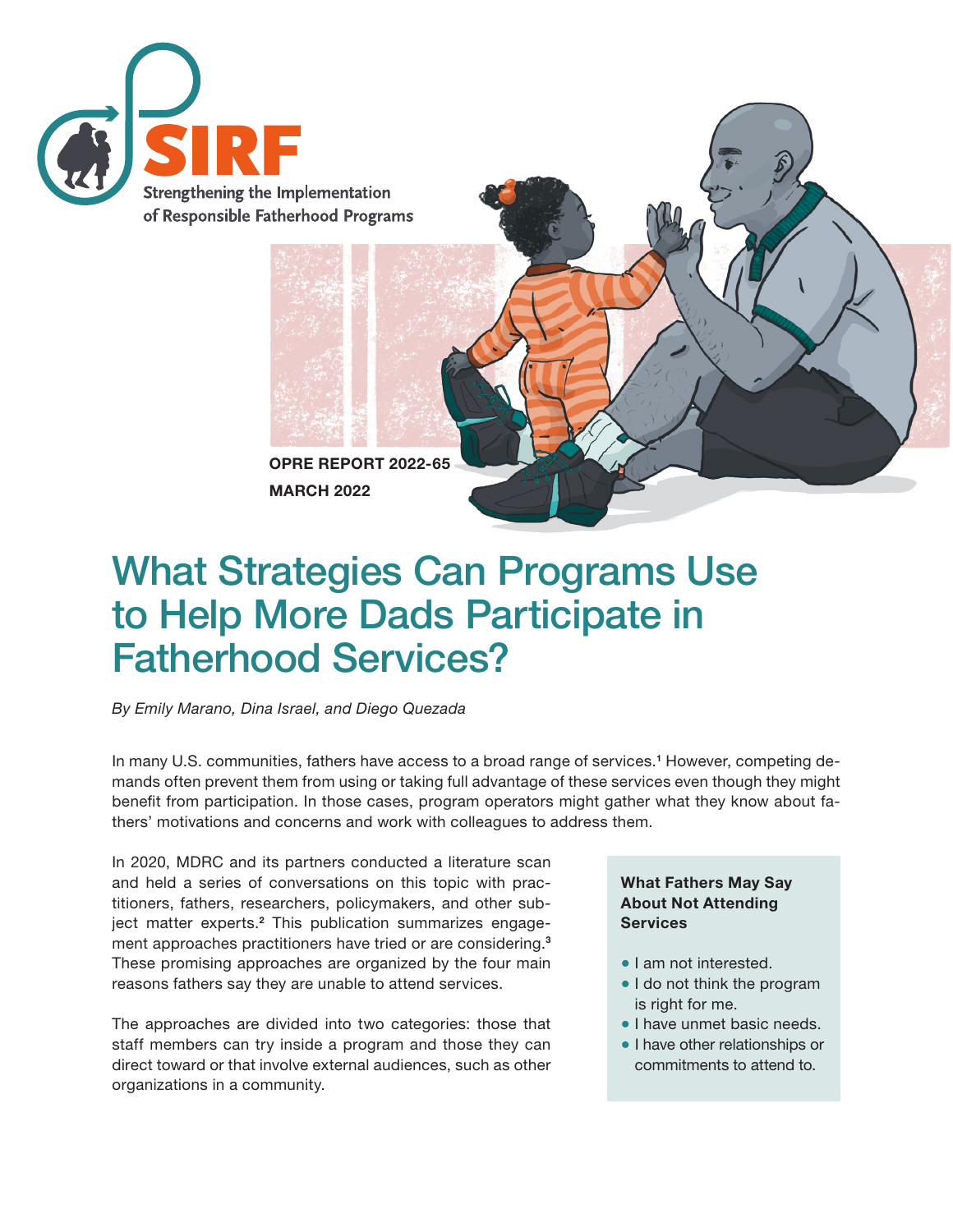## "I am not interested."

| <b>CHALLENGE</b>                                             | Inside program                                                                                                                                                                                                                                                                                                                                                 |           | <b>Outside program</b>                                                                                                                                                                                                                                                                      |
|--------------------------------------------------------------|----------------------------------------------------------------------------------------------------------------------------------------------------------------------------------------------------------------------------------------------------------------------------------------------------------------------------------------------------------------|-----------|---------------------------------------------------------------------------------------------------------------------------------------------------------------------------------------------------------------------------------------------------------------------------------------------|
| <b>Distrust of</b><br>programs                               | Focus on opportunities, not barriers.<br>Let fathers observe before enrolling.<br>Build program intensity, using short<br>$\bullet$<br>interactions to establish relationships.<br>Hire staff members who know the<br>language and culture of the fathers.<br>Provide content in fathers' native<br>languages.                                                 |           | • Find a trusted community member or<br>resource to build a partnership with or<br>incorporate in marketing and testimonials.<br>• Participate in community events or cohost<br>events.<br>Spend time at places in the community<br>where fathers congregate (for example,<br>barbershops). |
| <b>Feeling</b><br>misunderstood                              | Train staff members to be aware of and<br>confront their implicit and explicit biases<br>related to racial and gender stereotypes,<br>young parents, and criminal justice<br>involvement.<br>Tailor messages and content to fathers'<br>needs and preferences.<br>Train staff members to maintain a calm<br>demeanor if a father has an emotional<br>reaction. | $\bullet$ | Host listening sessions with fathers in the<br>community.<br>Build in time for staff members to tour,<br>observe, or participate in experiences<br>outside the program that build their<br>understanding of or relationships with<br>fathers.                                               |
| Fear of<br>discrimination                                    | Before they engage with fathers, allow<br>staff members time to reflect on race<br>and different cultural contexts, including<br>their own, and how they influence<br>relationships.<br>Collaborate with fathers and staff<br>members from varied backgrounds to<br>develop messages.                                                                          |           | Engage with community leaders and<br>media to understand perceptions of<br>fathers and to shift views and expectations<br>of them.                                                                                                                                                          |
| <b>View that fathers</b><br>are providers, not<br>caregivers | Provide messages about the role of a<br>father and its intersection with other<br>roles men have.<br>Host group activities for fathers and<br>$\bullet$<br>children.                                                                                                                                                                                           |           | • Arrange for fathers to give presentations at<br>community forums.                                                                                                                                                                                                                         |
| <b>View of the</b><br>program as<br>punitive                 | Focus on the importance of fathers and<br>combat the stigma that the program is<br>for men in trouble.<br>Integrate nonpunitive approaches into<br>program policies and train staff members<br>to implement them.                                                                                                                                              |           | • Learn more about how people's<br>perception of fairness and how they are<br>treated by social service and legal systems<br>may affect how they respond to your<br>program.                                                                                                                |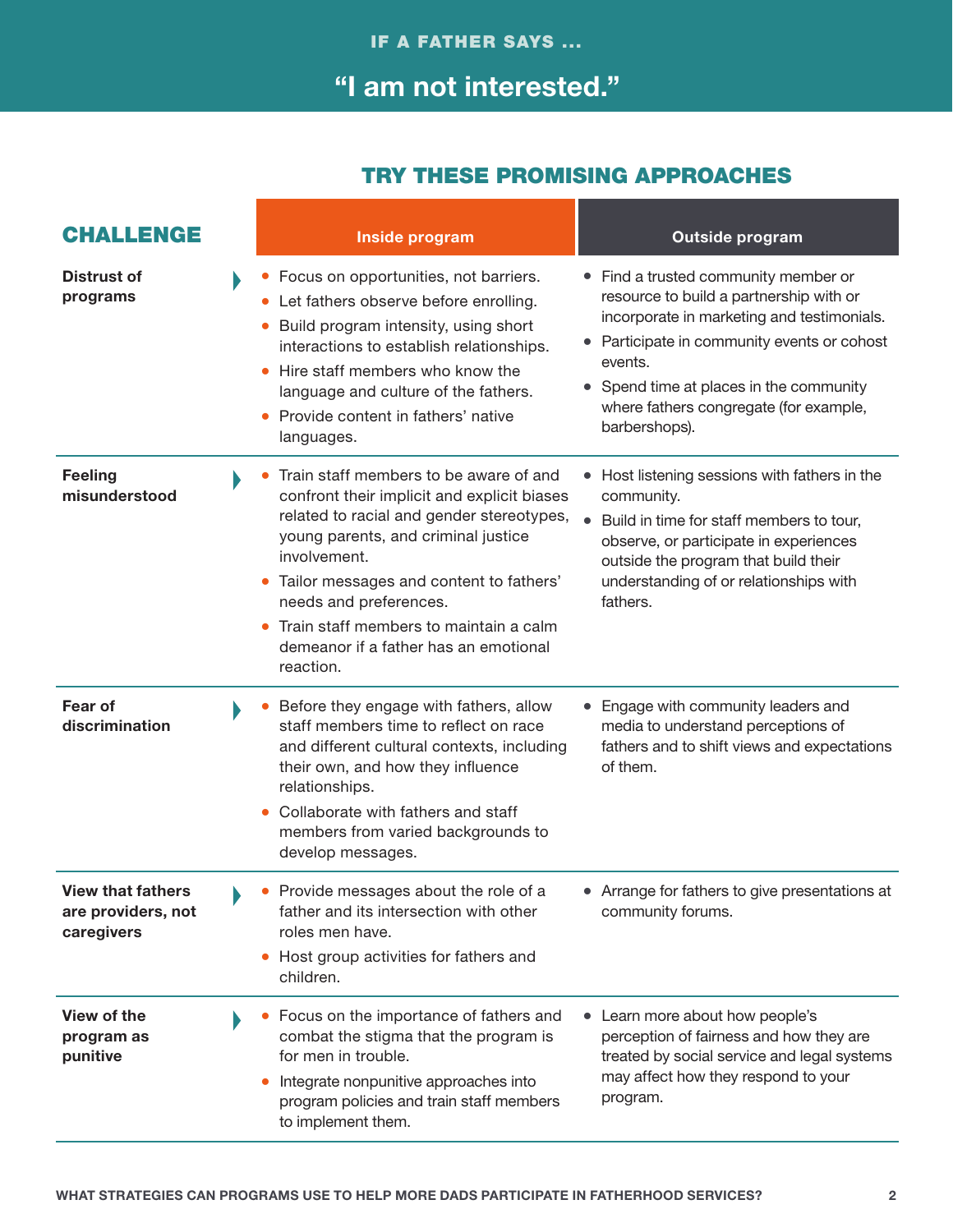# "I do not think the program is right for me."

| <b>CHALLENGE</b>                                                                 | Inside the program                                                                                                                                                                                                                                                          | <b>Outside the program</b>                                                                                                                                                                                                   |
|----------------------------------------------------------------------------------|-----------------------------------------------------------------------------------------------------------------------------------------------------------------------------------------------------------------------------------------------------------------------------|------------------------------------------------------------------------------------------------------------------------------------------------------------------------------------------------------------------------------|
| Lack of interest in<br>program topics                                            | Focus messages on outcomes, not<br>services.<br>Integrate services or change the order of<br>topics based on fathers' reactions.<br>Target fathers at life milestones so they<br>see the program's relevance.<br>Ensure materials are adapted for your<br>community.        | • Offer referral partners an outline or a copy<br>of the curriculum so they can help set<br>expectations.<br>• Conduct recruitment through participants,<br>employers, alumni, or children's other<br>parents or caregivers. |
| <b>Apprehension</b><br>about other<br>program<br>participants                    | Ask about long- and short-term goals to<br>identify connections across peers.<br>To build camaraderie, provide matching<br>shirts for the group.<br>Follow up after emotional discussions.<br>Write group goals together, and revisit<br>them at the start of each session. | Learn about participants' neighborhoods<br>so you can understand their relationships<br>outside of the program.                                                                                                              |
| <b>Numerous requests</b><br>for information<br>from the program                  | Explain why information is being<br>collected and how it will be used.<br>Simplify and personalize materials.                                                                                                                                                               | • Tell funders and evaluators how long it<br>takes fathers to complete information<br>forms, and discuss plans to reduce that<br>burden.                                                                                     |
| <b>Location</b><br>unappealing for<br>fathers                                    | Make the space into a welcoming<br>community center where fathers can<br>socialize and participate in activities.                                                                                                                                                           | • Locate services at places fathers already<br>visit (for example, a military base or a<br>community college).                                                                                                               |
| <b>Staff members</b><br>who may not be<br>relatable                              | Hire facilitators fathers can relate to.<br>Try different people in the role of making<br>a positive first impression.                                                                                                                                                      | • Invite alumni to events.                                                                                                                                                                                                   |
| <b>Competing</b><br>demands on time                                              | Try different times of day and durations.<br>Create a video that describes how a<br>father fit the program into his life and<br>how it helped him.                                                                                                                          | Help referral partners communicate the<br>time commitment involved.<br>• Work with partners to coordinate<br>schedules.                                                                                                      |
| <b>Staff members not</b><br>being prepared<br>to meet fathers'<br>specific needs | Define goals, milestones, benchmarks,<br>and communication plans with the staff.<br>Celebrate successes and give staff<br>members agency in affecting measures<br>and improvement.                                                                                          | Offer opportunities for staff members<br>to observe others in similar positions or<br>working with similar populations.<br>Include training for community partners<br>that interact with fathers.                            |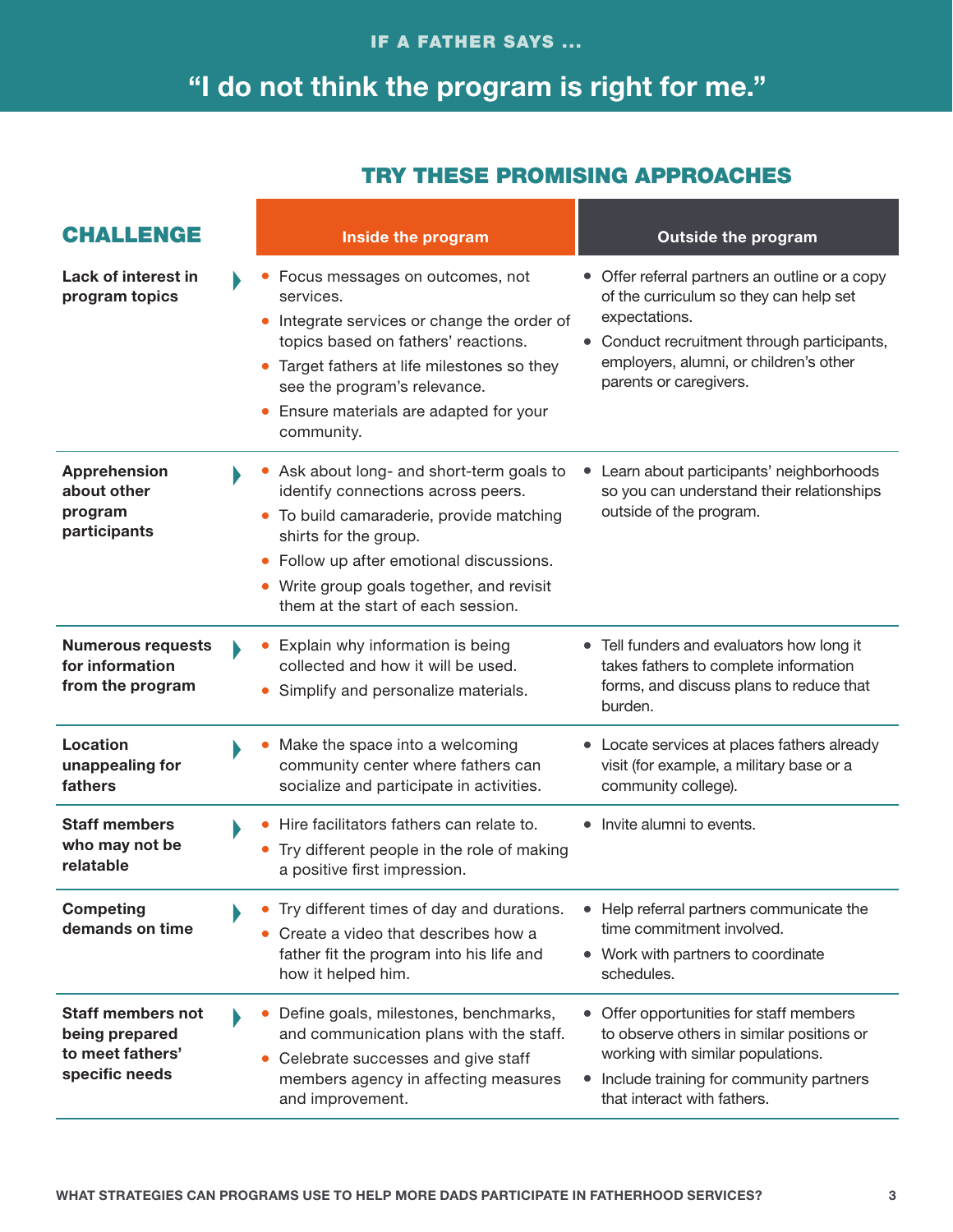## "I have unmet basic needs."

| <b>CHALLENGE</b>                                                 | Inside the program                                                                                                                                                                                     | <b>Outside the program</b>                                                                                                                                                                    |
|------------------------------------------------------------------|--------------------------------------------------------------------------------------------------------------------------------------------------------------------------------------------------------|-----------------------------------------------------------------------------------------------------------------------------------------------------------------------------------------------|
| Lack of affordable<br>housing                                    | Bring in a representative from housing<br>assistance.<br>Hire a housing resource specialist.                                                                                                           | • Refer fathers to housing assistance.                                                                                                                                                        |
| <b>Difficulty with</b><br>transportation                         | Provide gas cards and transit passes.<br>Offer services where participants have<br>ready access to them.<br>Explain how to get to the program site.                                                    | • Partner with a car-services provider or a<br>community ride-sharing program.                                                                                                                |
| Lack of stable,<br>gainful employment                            | Emphasize employment outcomes.<br>Schedule fathers in free, accredited<br>training during enrollment.<br>Frame incentives or program support as<br>help to offset expenses.                            | • Connect fathers to workforce development<br>services, nonprofit providers, etc.<br>• Partner with local businesses looking to<br>hire workers right away.                                   |
| Physical health,<br>mental health,<br>substance use<br>disorders | Assess for and discuss challenges at<br>enrollment.<br>Educate staff members about health<br>providers and insurance options that<br>they can discuss with fathers.                                    | • Refer fathers to services and provide<br>coordination to connect fathers to<br>resources.                                                                                                   |
| <b>Unpaid child</b><br>support resulting in<br>debt              | Invite a child support representative to<br>visit regularly or present a workshop<br>session.<br>Discuss emotions related to child<br>support and budgeting practicalities.                            | • Advertise the benefits of your program to<br>child support staff members. Track which<br>ones refer fathers.<br>• Partner with child support to set up child<br>support-related incentives. |
| <b>Desire for more</b><br>parenting time                         | Include children in services.<br>Role-play visitation conversations.                                                                                                                                   | • Find a service partner that helps parents<br>establish visitation schedules.                                                                                                                |
| <b>Probation or parole</b>                                       | Do mock job interviews with questions<br>$\bullet$<br>on involvement in the justice system.<br>Conduct a needs assessment for fathers<br>$\bullet$<br>reentering the community after<br>incarceration. | • Work with parole/probation officers to<br>resolve scheduling conflicts.                                                                                                                     |
| <b>Multiple barriers to</b><br>navigating services               | Use peers to help fathers navigate the<br>program.<br>Provide a list of recommended<br>community service providers.<br>Use coaching to help participants set<br>$\bullet$<br>and achieve goals.        | • Identify community events staff members<br>and fathers can attend.<br>• Develop ways staff members can connect<br>fathers with community partners.                                          |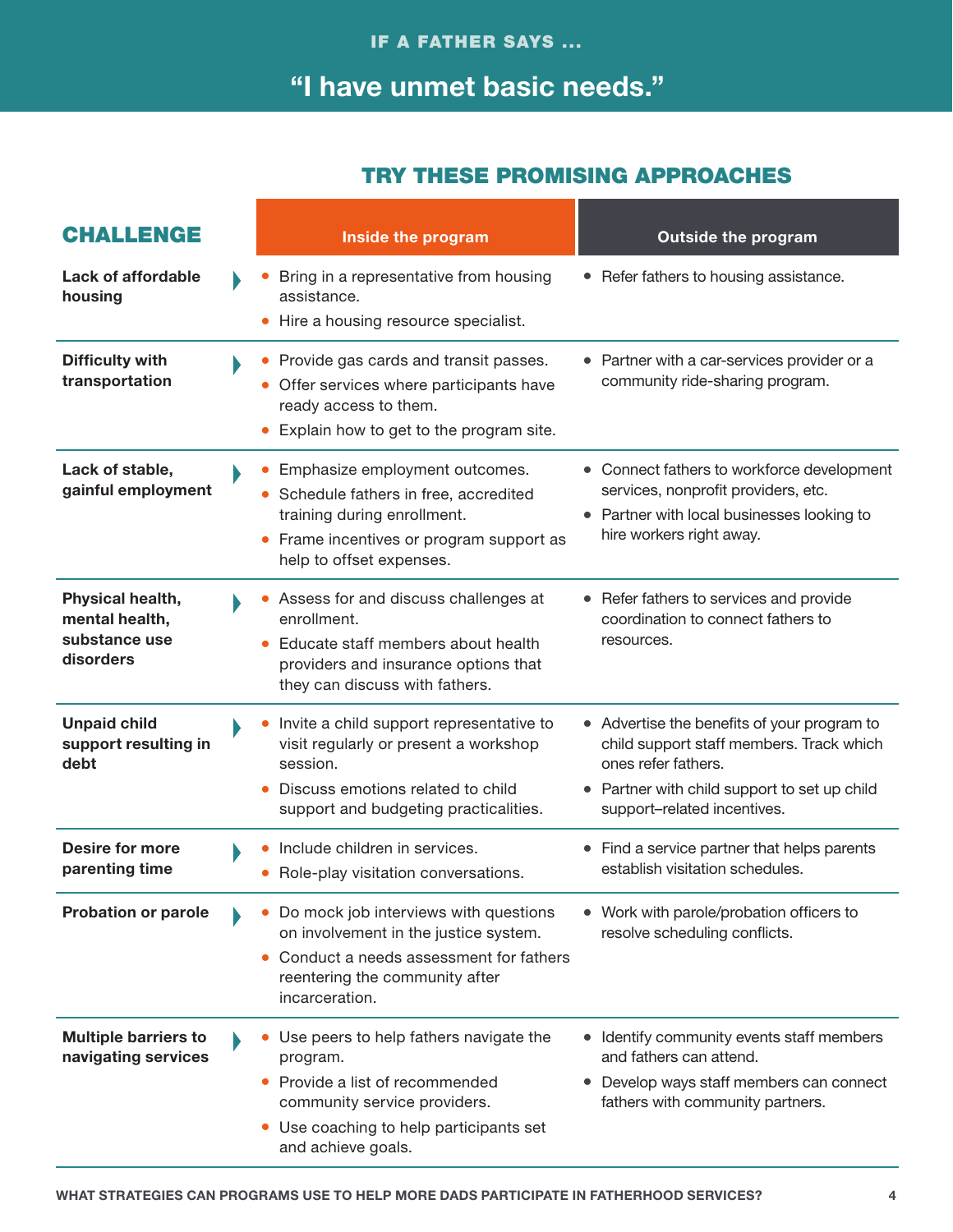#### IF A FATHER SAYS ...

## "I have other relationships or commitments to attend to."

| <b>CHALLENGE</b>                                                                              | Inside the program                                                                                                                                                                                                                                              | <b>Outside the program</b>                                                                                                                                                  |
|-----------------------------------------------------------------------------------------------|-----------------------------------------------------------------------------------------------------------------------------------------------------------------------------------------------------------------------------------------------------------------|-----------------------------------------------------------------------------------------------------------------------------------------------------------------------------|
| <b>Work</b>                                                                                   | Provide services at multiple times.                                                                                                                                                                                                                             | Partner with an employer to offer on-site<br>services for employees, or services as part<br>of a benefits package.                                                          |
| <b>School</b>                                                                                 | Adjust program length and times so<br>services can coincide with school<br>breaks.                                                                                                                                                                              | Coordinate with area schools to<br>accommodate student schedules. Offer<br>services in school common rooms.                                                                 |
| <b>Schedule changes</b>                                                                       | Ask about other commitments and<br>troubleshoot challenges.<br>Have a policy for make-up sessions and<br>excused absences.<br>Use personalized, responsive incentives.                                                                                          | Partner with agencies in the community<br>to offer your curriculum in other locations<br>convenient to fathers.                                                             |
| <b>Legal challenges</b>                                                                       | Have a staff attorney on-site.<br>Invite a lawyer, judge, or peer with<br>experience to provide legal education.                                                                                                                                                | Understand the legal support landscape in<br>your community.<br>• Find a partner that will accept referrals of<br>fathers with legal issues.                                |
| <b>Fractured</b><br>relationship with<br>a child's other<br>parent or caregiver<br>(coparent) | Emphasize how healthy relationships<br>improve parenting.<br>Host a listening session where<br>$\bullet$<br>coparents can learn about the program<br>and share their own perspectives.<br>Offer fathers child-related incentives:<br>toys, diapers, or formula. | Engage other organizations to help provide<br>services to children and coparents.<br>Create a separate program for coparents,<br>or include them in services.               |
| <b>Difficulty finding</b><br>childcare                                                        | Create a child-friendly play space.<br>Offer childcare or a kid activity.                                                                                                                                                                                       | Establish a partnership with a provider that<br>$\bullet$<br>can provide childcare.<br>• Add childcare providers as referral<br>partners.                                   |
| <b>Living situation (for</b><br>example, jail or an<br>addiction treatment<br>center)         | Offer to share space or coordinate<br>activities.                                                                                                                                                                                                               | • Partner with facilities to offer services<br>before or after fathers reenter the<br>community.<br>• Invite staff members from facilities to tour<br>and observe services. |